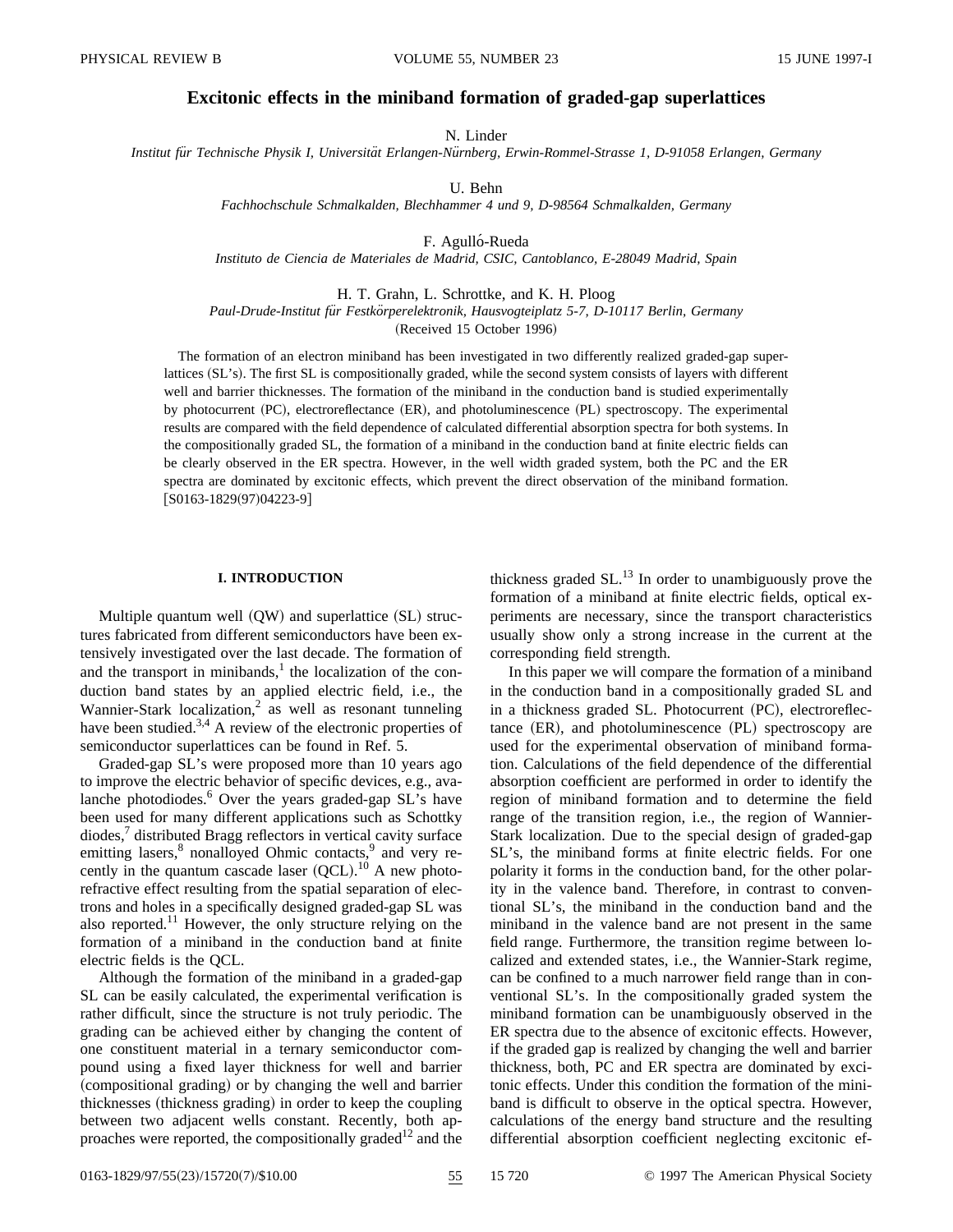TABLE I. Layer sequence of the compositionally graded superlattice. *d* denotes the nominal layer thickness.

| Well | $d$ (nm) | Material                                    |
|------|----------|---------------------------------------------|
|      | 2.0      | $Al_{0.30}Ga_{0.70}As$                      |
| 1    | 4.0      | GaAs                                        |
|      | 2.0      | $Al_{0.33}Ga_{0.67}As$                      |
| 2    | 4.0      | $Al_{0.03}Ga_{0.97}As$                      |
|      | 2.0      | $Al_{0.36}Ga_{0.64}As$                      |
| 3    | 4.0      | $Al_{0.06}Ga_{0.94}As$                      |
|      | 2.0      | $Al_{0.39}Ga_{0.61}As$                      |
| 4    | 4.0      | $Al_{0.09}Ga_{0.91}As$                      |
|      | 2.0      | $Al_{0.42}Ga_{0.58}As$                      |
| 5    | 4.0      | $Al_{0.12}Ga_{0.88}As$                      |
|      | 2.0      | $\text{Al}_{0.45}\text{Ga}_{0.55}\text{As}$ |
| 6    | 4.0      | $Al_{0.15}Ga_{0.85}As$                      |
|      | 2.0      | $Al_{0.48}Ga_{0.52}As$                      |
| 7    | 4.0      | $Al_{0.18}Ga_{0.82}As$                      |
|      | 2.0      | $Al_{0.51}Ga_{0.49}As$                      |
| 8    | 4.0      | $Al_{0.21}Ga_{0.79}As$                      |
|      | 2.0      | $Al_{0.54}Ga_{0.46}As$                      |
| 9    | 4.0      | $Al_{0.24}Ga_{0.76}As$                      |
|      | 2.0      | $Al_{0.57}Ga_{0.43}As$                      |
| 10   | 4.0      | $Al_{0.27}Ga_{0.73}As$                      |
|      | 2.0      | $\text{Al}_{0.60}\text{Ga}_{0.40}\text{As}$ |
| 11   | 4.0      | $Al_{0.30}Ga_{0.70}As$                      |
|      | 2.0      | $Al_{0.63}Ga_{0.37}As$                      |
| 12   | 4.0      | $Al_{0.33}Ga_{0.67}As$                      |
|      | 2.0      | $Al_{0.66}Ga_{0.34}As$                      |
| 13   | 4.0      | $Al_{0.36}Ga_{0.64}As$                      |
|      | 2.0      | $Al_{0.69}Ga_{0.31}As$                      |
| 14   | 4.0      | $\text{Al}_{0.39}\text{Ga}_{0.61}\text{As}$ |
|      | 2.0      | $Al_{0.72}Ga_{0.28}As$                      |
| 15   | 4.0      | $Al_{0.42}Ga_{0.58}As$                      |
|      | 2.0      | $Al_{0.75}Ga_{0.25}As$                      |
|      |          |                                             |

fects clearly demonstrate the formation of a miniband in the conduction band for both types of graded-gap SL's.

# **II. EXPERIMENT**

The investigated superlattices are embedded in the intrinsic region of a  $p^+$ -*i*- $n^+$  diode. The samples are fabricated by molecular beam epitaxy on  $n^{+}$  (001) GaAs substrates. In the compositionally graded superlattice each of the 15 periods consists of a pair of  $Al_xGa_{1-x}As/Al_{0.3+x}Ga_{0.7-x}As$  layers with constant well and barrier thickness of 4.0 and 2.0 nm, respectively. Between each period the Al mole fraction *x* is increased by 0.03. The full structure is shown in Table I. The other graded-gap superlattice consists of 8 periods of GaAs

| Well           | $d$ (nm) | Material               |
|----------------|----------|------------------------|
|                | 1.4      | $Al_{0.35}Ga_{0.65}As$ |
| 1              | 7.0      | GaAs                   |
|                | 0.9      | $Al_{0.35}Ga_{0.65}As$ |
| $\overline{c}$ | 5.0      | GaAs                   |
|                | 2.5      | $Al_{0.35}Ga_{0.65}As$ |
| 3              | 3.6      | GaAs                   |
|                | 3.3      | $Al_{0.35}Ga_{0.65}As$ |
| $\overline{4}$ | 2.8      | GaAs                   |
|                | 3.9      | $Al_{0.35}Ga_{0.65}As$ |
| 5              | 2.2      | GaAs                   |
|                | 4.5      | $Al_{0.35}Ga_{0.65}As$ |
| 6              | 1.7      | GaAs                   |
|                | 5.3      | $Al_{0.35}Ga_{0.65}As$ |
| 7              | 1.2      | GaAs                   |
|                | 6.1      | $Al_{0.35}Ga_{0.65}As$ |
| 8              | 0.8      | GaAs                   |
|                | 6.5      | $Al_{0.35}Ga_{0.65}As$ |

TABLE II. Layer sequence of graded superlattices with variable well and barrier thicknesses. *d* denotes the nominal layer thickness.

wells and  $Al<sub>0.35</sub>Ga<sub>0.65</sub>As barriers with varying well and bar$ rier thickness as shown in Table II, which we will refer to as the thickness graded SL. Between the doped layers and the superlattice, there is in both cases an enlarged GaAs well of 25-nm thickness. The  $p^+(n^+)$  layer consists of a carbon-(silicon-) doped  $Al_{0.6}Ga_{0.4}As$  (compositionally graded) or  $Al_{0.5}Ga_{0.5}As$  (thickness graded) layer with a doping density of  $3 \times 10^{19}$  cm<sup>-3</sup>  $(2 \times 10^{18}$  cm<sup>-3</sup>). There is an  $Al_xGa_{1-x}As$  graded layer of 70-nm width between the contact layer and the enlarged well. The samples are structured into mesas of 120- $\mu$ m diameter. AuGe/Ni and Cr/Au are evaporated for the substrate and top contact, respectively. Using a metal contact of 70  $\mu$ m in diameter for bonding, most of the mesa surface is uncovered, leaving enough space for optical access.

We have performed photocurrent, electroreflectance, and photoluminescence spectroscopy on these samples. The experiments are performed in a cryostat keeping the temperature either at  $5 K (PC and PL)$  or about 80 K  $(ER)$ . The PC spectra are measured in a standard setup using a lock-in technique. The ER spectra are obtained in a standard setup at normal incidence using a square-wave modulation of 50 mV at 183 Hz. The PL spectra are detected by a liquid-nitrogencooled charge-coupled device array using an 1-m monochromator.

# **III. EXPERIMENTAL RESULTS**

The parameters for both samples were chosen in order to achieve an electron miniband width at finite electric fields of 50–60 meV. The  $p^+$ -*i*- $n^+$  diode has a built-in voltage  $V_{\text{BI}}$  so that the flat band condition between the contact layers is actually achieved at about 1.6 V, if the back contact is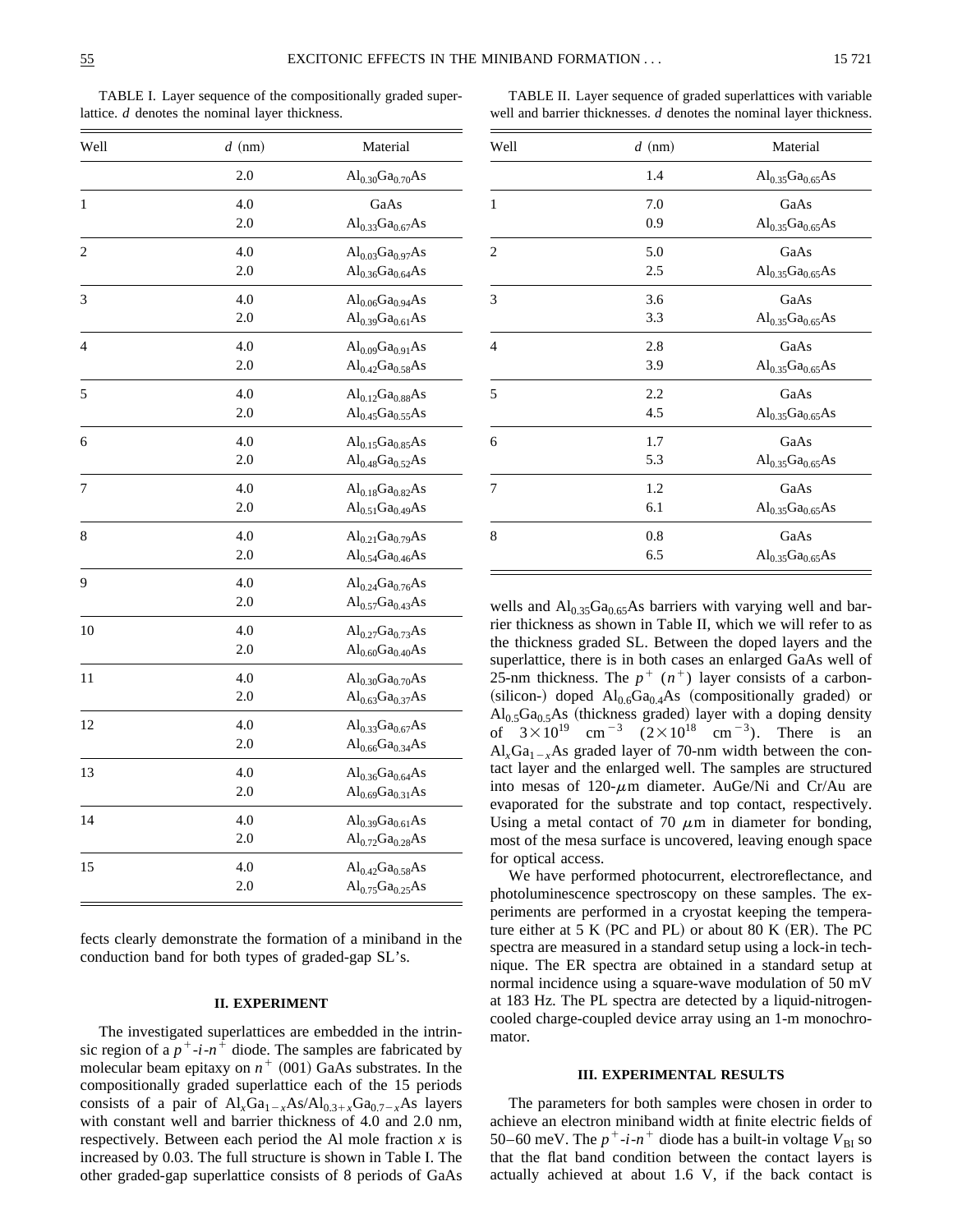

FIG. 1. Schematic conduction- and valence-band potential profile in a graded-gap superlattice with compositional grading  $(a)$  and variable well and barrier thicknesses (b) for different field strengths [top: zero field ( $F=0$ ), center: miniband formation ( $F=F_C$ ), bottom: large electric field, for which complete localization of conduction-band states occurs  $(F \gg F_C)$ .

grounded. The miniband is formed when the applied voltage is reduced to about 1.3 to 1.0 V. A schematic diagram of the conduction- and valence-band potential profile is shown in Fig. 1(a) for the compositionally graded and in Fig. 1(b) for the thickness graded superlattice. The top profile corresponds to the flat band condition, i.e., zero electric field  $(F=0)$ . The center profile shows the formation of the miniband in the conduction band at finite electric fields ( $F = F_C$ ). The bottom profile corresponds to very high electric fields, when the electron miniband is again destroyed ( $F \geq F_C$ ). Note that the valence-band states never form a miniband for this polarity. If a voltage beyond the built-in voltage is applied, the valence-band states will form a miniband, while the conduction-band states will always be localized. However, since for this voltage regime electrons and holes are injected from the contacts into the intrinsic regime, the electric field will not be homogeneously distributed, making it difficult to observe the formation of a miniband. In order to study the miniband formation in the valence band, the contacts have to be interchanged.

In conventional SL's the destruction of the miniband can be observed by the blueshift of the energy gap with increasing electric field, since the individual quantum well states are located at the center of the miniband. The dispersion of an electron miniband in the tight-binding approximation can be written as

$$
E(k_x, k_y, k_z) = \frac{\hbar^2(k_x^2 + k_y^2)}{2m^*} + E_C - \frac{\Delta}{2}\cos(k_z d), \quad (1)
$$

where  $m^*$  denotes the in-plane effective mass,  $E_C$  the energy of the center of the miniband,  $\Delta$  the width of the miniband, and *d* the superlattice period. When the miniband collapses, the energy of the lowest-energy state at  $(k_x, k_y, k_z) = 0$  is increased from  $E_C - \Delta/2$  to  $E_C$ . Assuming that the heavyhole state is always localized and neglecting excitonic effects, the energy gap of the superlattice therefore exhibits a blueshift of  $\Delta/2$ . Since in a graded-gap SL the miniband is formed at finite electric fields, the localization of the miniband states should be observable at higher as well as lower electric fields. Starting from zero electric field, the absorption spectrum should therefore display first a redshift of approximately  $\Delta/2$  for each well of the graded-gap SL at the applied electric field, for which the miniband is formed. At higher electric fields the absorption edge should then exhibit the typical blueshift of the Wannier-Stark localization. Note that in contrast to conventional SL's the absorption spectrum should contain as many transitions as there are wells, since all of them occur at a different energy.

#### **A. Photocurrent spectra**

Absorption spectroscopy is rather difficult to perform on this type of sample, since the substrate has a smaller energy gap than the SL. In order to circumvent the problem of etching the substrate away, photocurrent spectroscopy is typically applied, since the contacts are also needed to apply the electric field. Photocurrent spectra of the compositionally graded SL are shown for selected voltages in Fig.  $2(a)$ . A clear modulation of the continuously increasing photocurrent by transitions from the individual wells of the graded-gap SL is observed. These transitions occur between the highest heavy-hole subband and the lowest electron subband or miniband  $(H11)$ . However, at 0.7 V this modulation almost disappears and reappears for lower voltages, i.e., larger electric fields, again. This region probably corresponds to the transition from extended miniband to Wannier-Stark states. Taking the derivative of the PC, at least 13 transitions can be clearly identified.<sup>14</sup> The first transition region, i.e., from localized to extended states, cannot be observed with photocurrent spectroscopy, since the current in this field range is very small. The reason for this small photocurrent is that most electrons will not be able to reach the  $n^+$  contact until the miniband is formed. Instead they will accumulate in the first well (or the enlarged well between the SL and the contact) and recombine with holes, which flow for all displayed voltages to the  $p^+$  contact. Note that the spectra clearly show the two-dimensional density of states as expected for quantum wells. However, no excitonic effects are present. Furthermore, transitions of electrons with light-hole states are not resolved.

The photocurrent spectra of the thickness graded SL are very different. Several spectra for selected voltages are shown in Fig.  $2(b)$ . The spectra are clearly dominated by excitonic transitions. In addition to the heavy-hole peaks, weaker peaks are also present. Some of these peaks can be attributed to transitions between the highest light-hole subband and the lowest electron states  $(L11)$ . At least six of the eight GaAs wells can be observed in the PC spectra. However, for the narrower wells the heavy- and light-hole transitions of adjacent wells begin to overlap. The transition from extended miniband to localized states is again expected at voltages between 1.0 and 0.7 V. In this range a strong reduction of the excitonic signal of the individual wells with respect to the background signal is clearly visible. This quenching of the excitonic signal could be a result of the ionization of the excitons by the electric field.

Looking at the field dependence of the peaks of the differentiated PC spectra as shown in Fig. 3 as a function of the applied voltage, no distinct redshift or blueshift of the tran-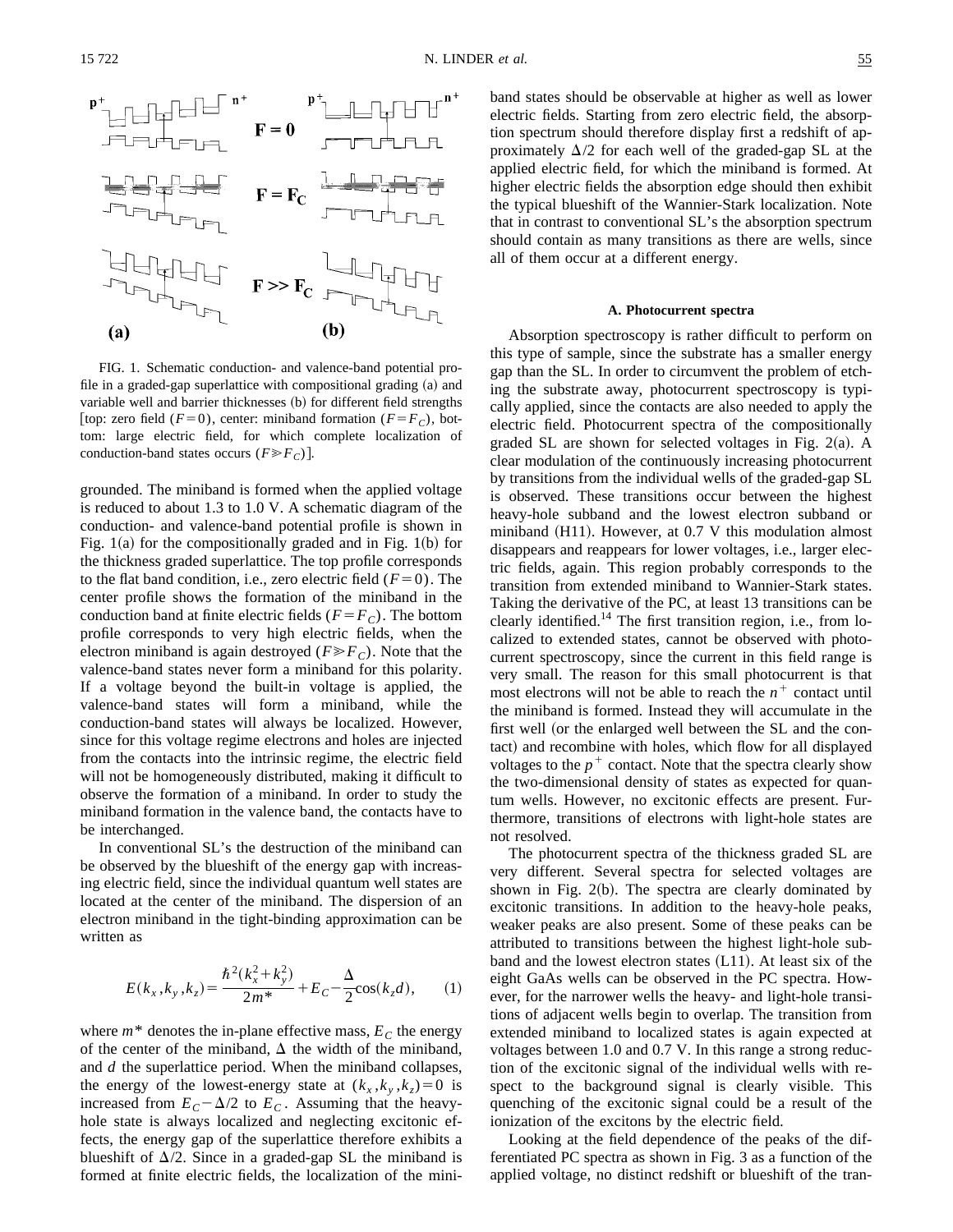

FIG. 2. Photocurrent spectra of the graded-gap superlattice with compositional grading (a) and with variable well and barrier thicknesses (b) for several applied voltages at  $5-6$  K. The different curves have been rescaled with the indicated factor.

sitions can be observed. A clear anticrossing or splitting occurs at about  $1.2$  V for the transiton of the largest well  $(1.573)$ eV). At the same time, the light-hole transition on the highenergy side  $(1.583 \text{ eV})$  disappears. This figure clearly shows the dominance of the excitonic effects up to quite large electric fields. At  $0 \text{ V}$  [cf. Fig. 2(b)] the excitonic effects are strongly reduced.

### **B. Electroreflectance spectra**

In order to clearly demonstrate the formation of a miniband at finite electric fields, the graded-gap superlattice has to be investigated at all field strengths, even close to zero electric field, i.e., when the built-in voltage is compensated. This can be achieved by performing absorption measurements, which have some difficulty as discussed above. In order to remove the background signal, a differential technique such as differential PC or ER spectroscopy should be



FIG. 3. Voltage dependence of the differentiated photocurrent spectra for the graded-gap superlattice with variable well and barrier thicknesses at 5 K. Dark areas correspond to large values of the derivative of the photocurrent. The voltage step is 10 mV.

applied. Differential PC spectroscopy has been performed on the compositionally graded SL. However, only the transition from extended miniband to Wannier-Stark states could be observed,15,16 since no photocurrent is detected before the miniband is formed. ER has the advantage over any photocurrent or absorption related technique that it provides a signal at all field strengths without etching the substrate away. At the same time, it is differential. Although the ER signal is more complicated since it is composed of both absorption and refractive index changes inside the sample, the essential structures can easily be identified.

The electroreflectance spectra of the compositionally graded-gap SL have already been shown in Ref. 12. However, for a direct comparison it is necessary to put the field dependence side by side with the thickness graded SL. In Fig.  $4(a)$  the voltage dependence of the ER spectra for the compositionally graded SL measured at 80 K are shown. The darker areas correspond to maxima of the normalized ER signal. We are mainly interested in the field dependence of the observed transitions and not so much in the detailed shape of the spectra. At 1.6 V, close to the flatband voltage, all 15 wells contribute to the ER signal in strong contrast to the PC spectra [cf. Fig. 2(a)]. Increasing the electric field, no change is observed up to about 1.45 V. Between 1.45 and 1.35 V the ER maxima exhibit a clear redshift by 17 meV. The vertical dashed line is included to clearly visualize the redshift for one particular well. This region corresponds to the formation of the miniband, which exists to about 1.15 V. Between 1.15 and 1.05 V the spectra show a rather complex line shape due to the interaction of the Wannier-Stark ladder transitions. For even larger fields the individual lines are blueshifted by 17 meV. These spectra clearly demonstrate the formation of a miniband at finite electric fields. It is most clearly observed in the energy range above 1.78 eV. For smaller energies, the quantum well energy levels cannot be accurately aligned, and the corresponding wave functions remain partially localized. Numerical simulations of the differ-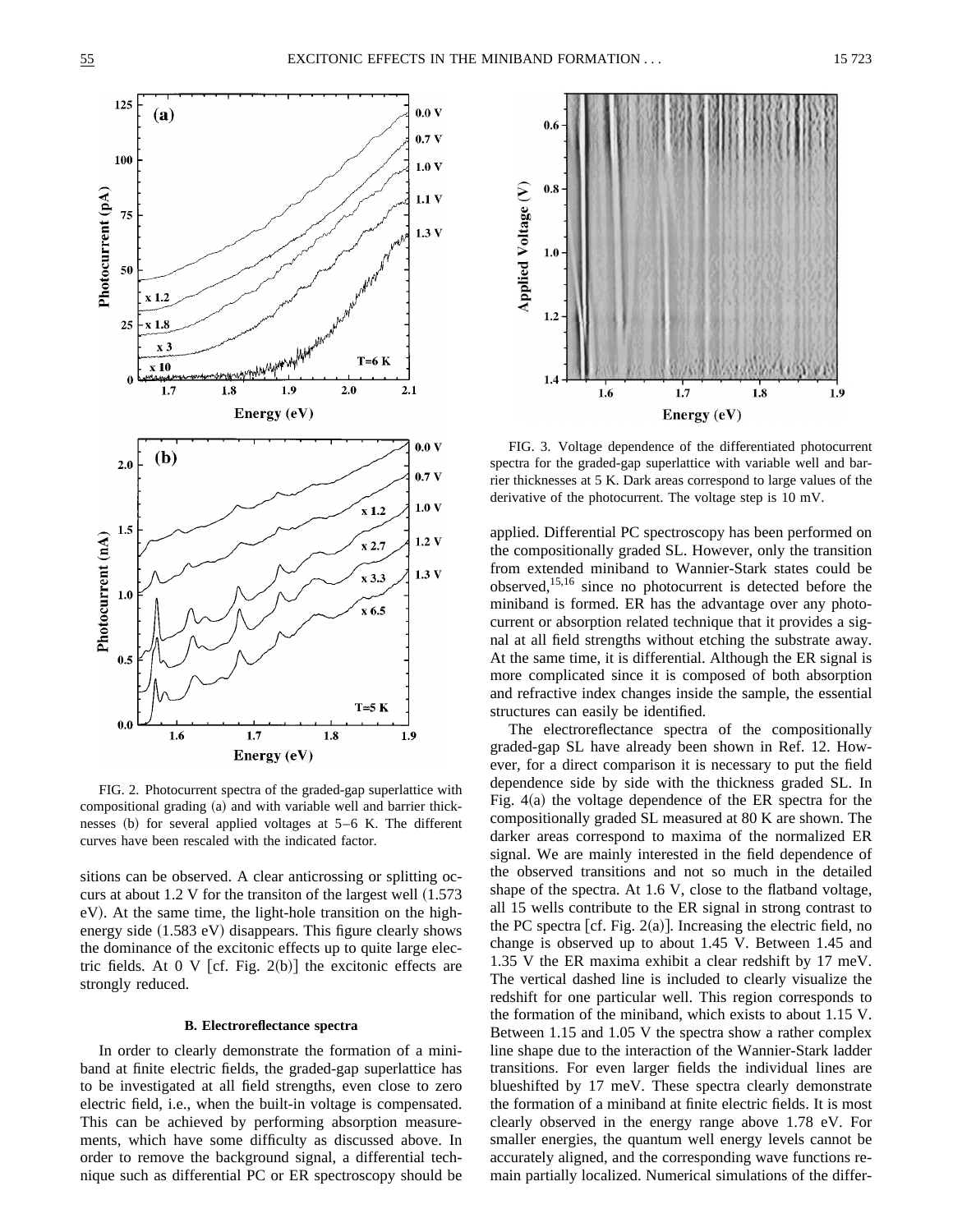

FIG. 4. Voltage dependence of the electroreflectance spectra for the graded-gap superlattice with compositional grading (a) and with variable well and barrier thicknesses (b) at 80 K. Dark areas correspond to maxima of the electroreflectance signal. The vertical dashed line in  $(a)$  is used to indicate the energy shift, when the miniband is formed. The voltage step is 50 mV in (a) and 20 mV in (b).

ential absorption spectra, which confirm this interpretation, will be discussed below. Since in a graded-gap SL each well produces in the miniband and fully localized regime a transition at a different energy, the Wannier-Stark transition regime, which in a conventional SL is characterized by a large number of observable transitions, becomes rather structureless in the graded-gap SL, since the oscillator strength is distributed over many more transitions.

In Fig.  $4(b)$  the voltage dependence of the normalized ER spectra for the thickness graded SL measured at 80 K is shown. As expected from the PC spectra, the ER spectra are also dominated by excitonic effects. At least four wells can be directly observed in the ER spectra. The strongest ER signal originates from the largest well at about 1.58 eV. It

![](_page_4_Figure_7.jpeg)

FIG. 5. Photoluminescence spectra of the graded-gap superlattice with variable well and barrier thicknesses at 5 K for several applied voltages at an excitation energy of 1.78 eV. No signal was detected at energies above 1.65 eV. The spectra have been vertically shifted so that for each spectrum the signal at high energies corresponds to the zero line signal.

contains two transitions, which are not completely resolved. In addition to the H11 and L11 transitions, also higher allowed and forbidden transitions can contribute to the spectra. The small energy shift with respect to the differentiated PC spectra  $(Fig. 3)$  is due to the different temperature. At higher energies, the broadening of the different transitions and the degree of overlap increases. At the same time, the amplitude of the ER signal decreases. Therefore, it is more difficult to resolve transitions originating from the narrower wells. The miniband is probably formed at about 1.35 V and destroyed at about 1 V, since a strong change in the spectrum for the largest well transition is observed for these voltages. However, due to the strong excitonic transitions, the formation of the miniband is not so clearly seen as for the compositionally graded sample. Below we will compare the observed spectra with the spectral dependence of the calculated differential absorption coefficient.

#### **C. Photoluminescence spectra**

The compositionally graded SL does not show any PL signal for applied voltages below the built-in voltage or any electroluminescence signal for applied voltages above  $V_{\text{BI}}$ . We attribute the absence of any PL signal to the Al content in the wells and barriers. This might lead to a poor interface quality resulting in enhanced nonradiative recombination. However, even the first well, which is pure GaAs, does not show any luminescence. In the thickness graded SL the interface quality should be greatly improved and a PL signal is expected to appear. The PL spectra for selected applied voltages of the thickness graded SL are shown in Fig. 5. The spectra were taken at 5 K. In the energy range of the gradedgap SL only a single PL line at 1.56 eV is observed. Its intensity is strongly quenched between 1.2 and 1.0 V. This behavior can be understood as follows. Before the miniband is formed, all photoexcited electrons will move to the widest (first) well due to the graded energy gap of the structure. At the same time photoexcited holes will always move to the widest well for voltages below  $V_{\text{BI}}$ . Due to the photon energy used, only the first four wells are excited. Photoexcited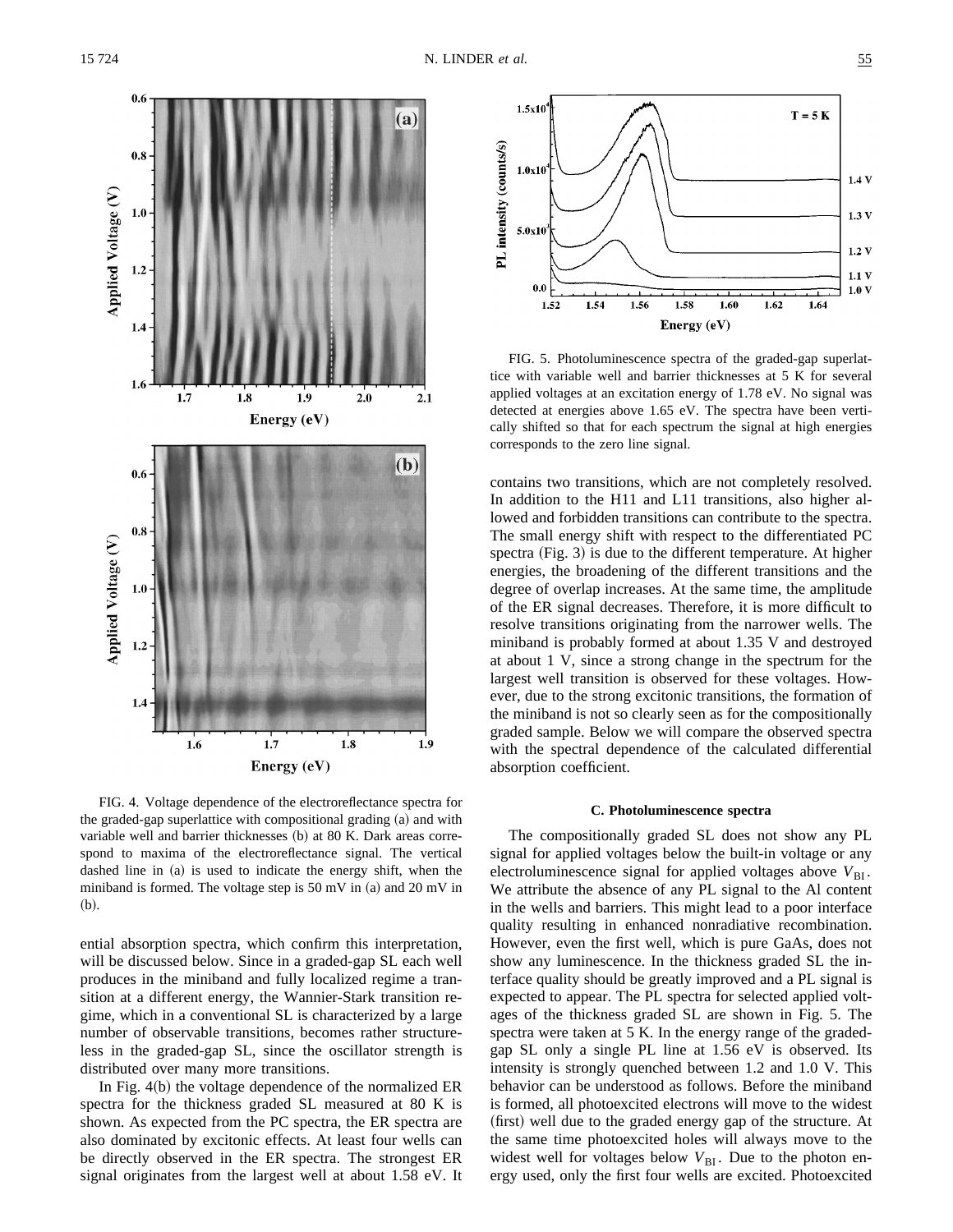electrons will therefore only recombine in the widest well, since the transport time from any well in the superlattice to the first well is much shorter than the recombination lifetime. When the miniband is formed, photoexcited electrons can now move to the back contact and the PL signal of the first well is strongly quenched. At higher fields, when the miniband is destroyed again, the electrons still move very quickly to the back contact and recombination of electrons and holes is suppressed. This effect was also observed by Cao *et al.*<sup>13</sup> in a similarly designed graded-gap SL. However, they used a very large intrinsic region so that the applied voltages were much higher. This observation clearly shows that PL and PL excitation spectroscopy are not very useful techniques to investigate graded-gap SL's. The strength of the PC and PL signals is strongly influenced by the transport properties. However, the ER spectra are not affected by transport and only reflect the intrinsic band structure properties of the investigated system.

### **IV. CALCULATED ABSORPTION SPECTRA**

In order to confirm the interpretation of the experimental results calculations of the absorption spectra for both the compositionally graded and the well width graded structure have been performed. In both cases the superlattice structures have been terminated by barrier layers of 10-nm width on either side and then embedded between infinite barriers. A comparison with the results for the full structure including top and bottom spacer and doping layers showed that a huge number of additional transitions would occur in the spectra, but the structures resulting from the superlattice region remain basically unaffected. In a first step the complete set of electron, heavy-hole, and light-hole eigenstates in the relevant energy range have been calculated using a transfer matrix technique (see, e.g., Ref. 17). An effective mass method has been used for both the electron and hole states neglecting valence-band coupling. The relevant wave functions are almost completely confined in the superlattice region, confirming the assumption that the explicit boundary conditions of the problem are only of minor importance. In a second step the optical absorption coefficient has been calculated, summing up the transition probabilities of all possible combinations of electron and hole states multiplied by the appropriate momentum matrix elements and the two-dimensional combined density of states.<sup>18</sup> The electron-hole Coulomb interaction has been neglected. A Gaussian broadening function has been added with an empirical broadening parameter chosen to fit the line widths observed in the experiment.

Figure  $6(a)$  shows the differentiated absorption spectra  $\partial \alpha(\omega)/\partial \omega$  of the compositionally graded superlattice as a function of energy and electric field. Although the results cannot be directly compared with the ER spectra of Fig.  $4(a)$ , there is a good agreement with respect to the essential structures. The transition from the Wannier-Stark to the miniband regime is excellently reproduced both on the low-field  $(F \approx 10 \text{ kV/cm})$  and the high-field side ( $F \approx 65 \text{ kV/cm}$ ), the signature being a redshift and a smoothing of the structures in the intermediate field range. Similar to the experimental observations the low-energy transitions do not show this behavior, but remain relatively strong for all fields. This indicates that the wave functions of the wide wells remain

![](_page_5_Figure_7.jpeg)

FIG. 6. Calculated voltage dependence of the differential absorption coefficient for the graded-gap superlattice with compositional grading (a) and with variable well and barrier thicknesses (b). Dark areas correspond to maxima of the differential absorption coefficient. Excitonic effects have not been taken into account. The vertical dashed line is used to indicate the energy shift, when the miniband is formed. The electric field step is 2.5 kV/cm.

mostly localized for all fields as a consequence of poor alignment of the energy levels with the smaller wells. In contrast to the compositionally graded superlattice the agreement of the numerical results with the experimental results for the well width graded structure is only poor  $|Fig. 6(b)|$ . The calculations exhibit a number of transitions that are split and intermixed, forming a complicated pattern in the intermediate field range ( $F \approx 50-140$  kV/cm), whereas the experimental spectra basically show the spatially direct transitions [Fig.  $4(b)$ ]. The basic reason for this discrepancy may be the fact that the interwell coupling is less pronounced in this structure, yielding a strongly disturbed miniband, while the excitonic effects are clearly enhanced. Thus, the Coulomb localization effect seems to exceed the wave-function delo-